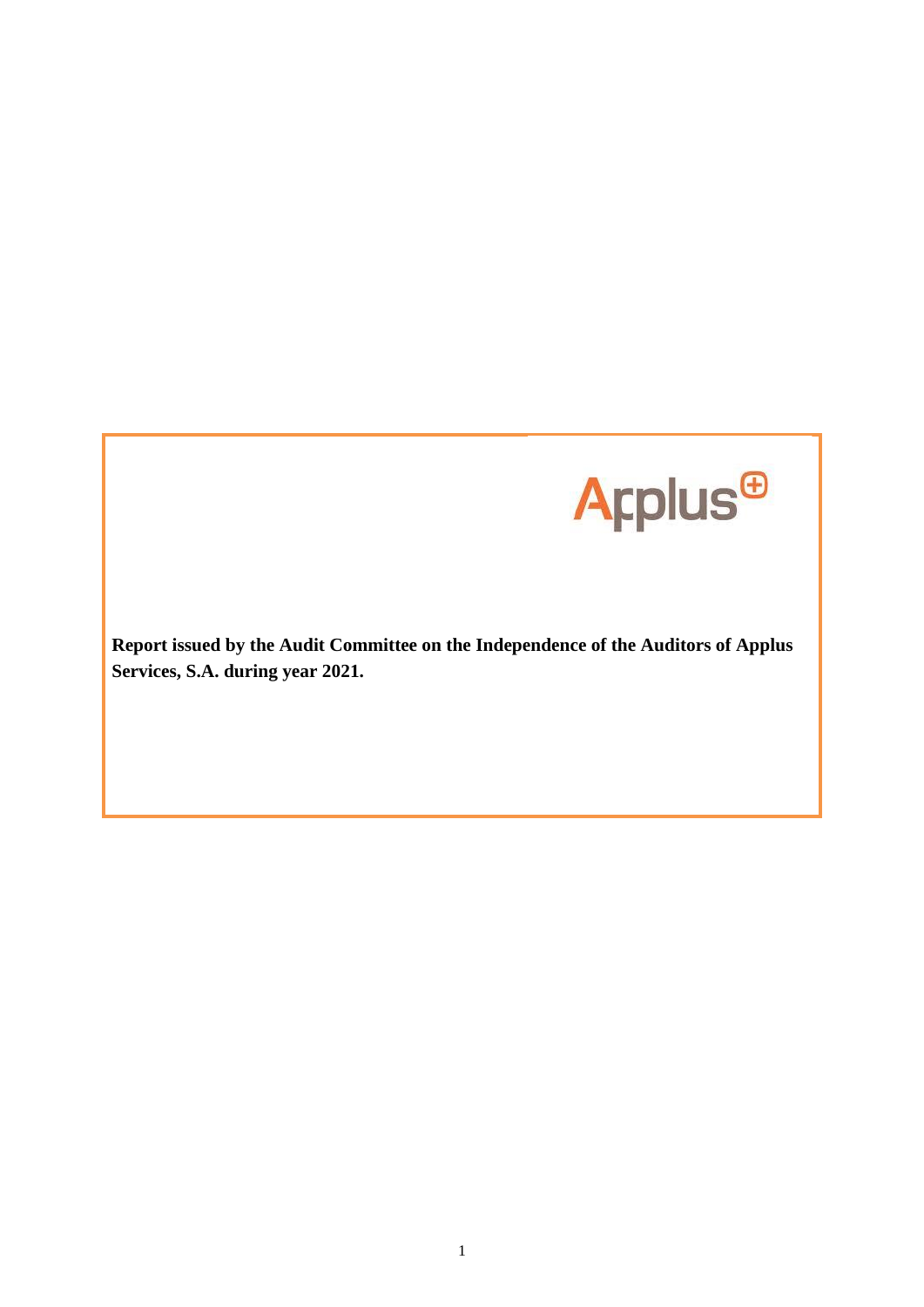## **I. Introduction**

This report on the independence of the auditors is drafted by the Audit Committee of the Board of Directors of Applus Services, S.A. (hereinafter, "**Applus**" or the "**Company"**) at its meeting held on 23 February 2022, in compliance with section 4(f) of article 529 quaterdecies of the Spanish Companies Act and article 38.7.c (iii) of the Regulations of the Board of Directors of Applus (the "**Regulations**").

The General Meeting of Shareholders of the Company held on 28 May 2021 agreed, as proposed by the Board of Directors and, in turn, previously proposed by the Audit Committee, to reelect Deloitte, S.L. (hereinafter, the "**Auditor**") as auditor of the Company and its consolidated group for the year 2021.

## **II. Analysis on the Independence of the Auditor**

1. Communication with the Auditor. During the course of its activities, the Audit Committee has maintained in year 2021 the appropriate relations with the Auditor in order to receive information about issues that may imply a risk to its independence or any other issues relating to the audit process, as well as those other communications provided for in the applicable legislation on account auditing and standard audit techniques.

In this regard, the Committee has held several meetings with the Auditor, from which it received punctual and detailed information regarding the auditing services and those non-audit services provided to the Company and its group of companies, in accordance with article 38.7.c of the Regulations and the regulations governing the auditing of accounts.

2. Services provided by the Auditor. The breakdown of the services provided by the Auditor to the Company during the financial year 2021 is as follows (figures expressed in thousands of euros):

| <b>Concept</b>                                             | <b>Fees (thousands of</b><br>euros) |
|------------------------------------------------------------|-------------------------------------|
| <b>Audit Services</b>                                      | 2,135                               |
| Other verification services                                | 101                                 |
| Fiscal services                                            | 176                                 |
| Other services                                             |                                     |
| <b>Total Professional services provided to the Company</b> | 2,417                               |

The total amount of services provided by the Auditor to the Company or its consolidated group during the financial year 2021 amounts to 2,417 thousand euros, 282 thousand of which relate to non-audit services. These amounts are not significant in comparison with the total annual income of the Auditor, considering the average of such annual income for the last 3 years published by the Auditor.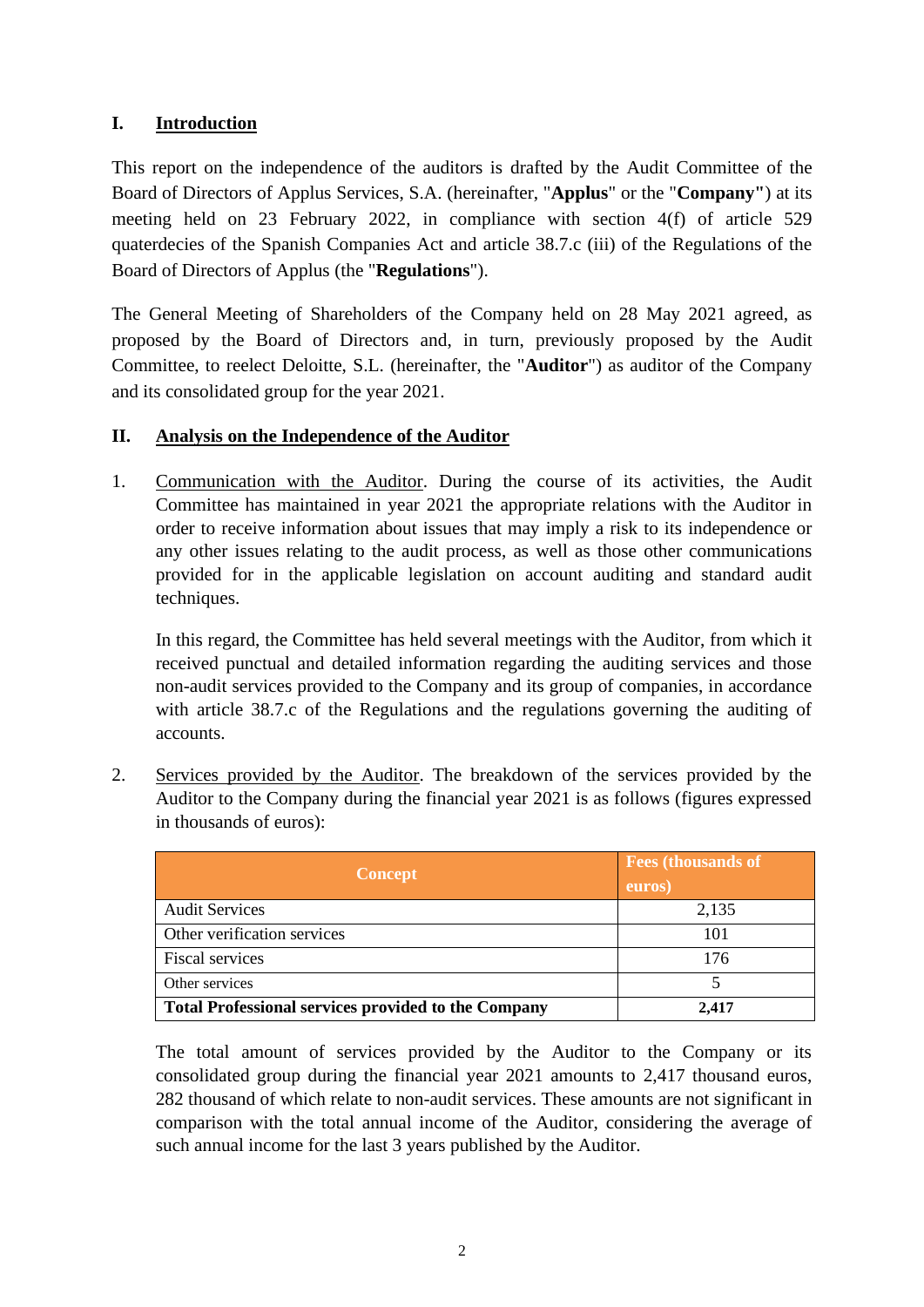None of the aforementioned non-audit services are included in the prohibited services provided for in Law 22/2015, on Account Auditing ("*Ley 22/2015, de 20 de julio, de Auditoría de Cuentas*"), and the appointment of the Auditor was based exclusively on its ability to provide an efficient audit and an adequate price in relation to the market, for the provision thereof has been the sole consequence of its effectiveness in these areas and of submitting reasonable offers at reasonable prices in relation to the market, in addition to its significant knowledge of the Company, which ensures a total customization of the services to the Company's circumstances. The Audit Committee considers that the provision of audit services by the Auditor was not influenced or determined by the provision of non-audit services.

3. Statement of Independence issued by the Auditor itself. Finally, the Audit Committee confirms having received from the Auditor written confirmation of its independence from the Company and its group of companies, as well (i) as information about additional services of whatever class, on an individual basis and jointly considered, provided to the Applus group by the Auditor or by any related person or entity, in accordance with the provisions established in Law 22/2015 and (ii) a report on the situations that could compromise the independence of the auditor and their analysis whereby it is concluded that there is no risk of lack of independence of the auditor, in accordance with the provisions of Royal Decree 2/202, of 12 January, approving the Regulations for the implementation of Law 22/2015.

In such statement, the Auditor indicates that it has not identified circumstances that, individually or as a whole, could imply a significant threat to its independence and that, therefore, would require the implementation of safeguards measures or that could involve incompatibly causes.

## **III. Conclusion**

The Audit Committee considers that, during year 2021, the Auditor has independently performed its services as the following elements have met:

- (i) In the information obtained through the aforementioned channels of communication, the Audit Committee has not identified any aspect that questions the compliance with the applicable audit laws regarding the independence of the Auditor and, in particular, it has not identified aspects of such nature related to the provision of non-audit services, whether considered individually or together;
- (ii) The fees are not influenced or determined by the provision of non-audit services, nor are they based in contingencies or conditions distinct from changes in circumstances that serve as the base for the determination of fees, in accordance with the provisions of Law 22/2015;
- (iii) The fees for the audit and non-audit services provided do not constitute a significant percentage of the total annual income of the Auditor, considering the average for the last 3 years; and